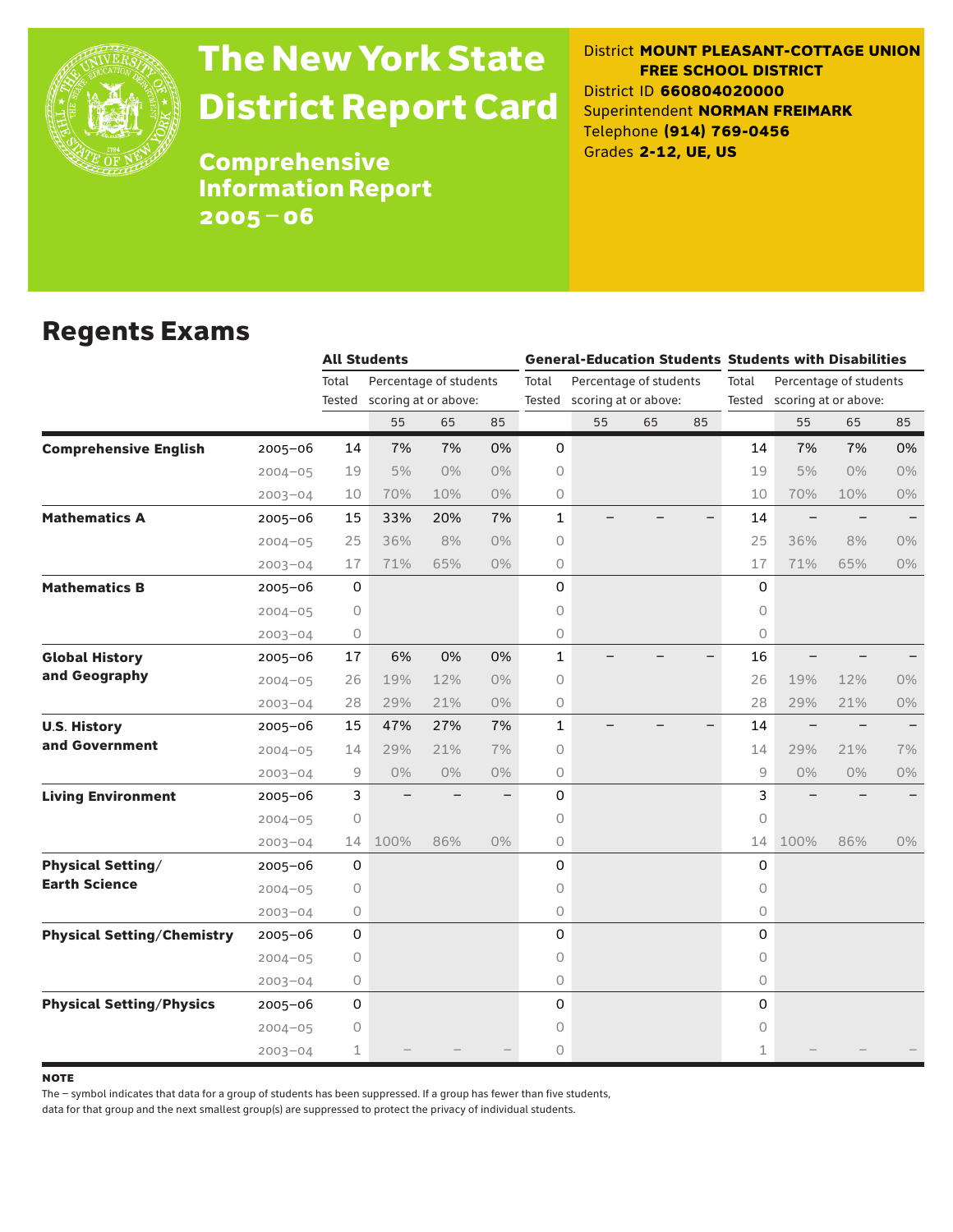#### Regents Exams

|                              |             |              | <b>All Students</b>                                   |    |    |       |                             |                        |  |         | <b>General-Education Students Students with Disabilities</b> |    |  |  |  |
|------------------------------|-------------|--------------|-------------------------------------------------------|----|----|-------|-----------------------------|------------------------|--|---------|--------------------------------------------------------------|----|--|--|--|
|                              |             | Total        | Percentage of students<br>Tested scoring at or above: |    |    | Total | Tested scoring at or above: | Percentage of students |  | Total   | Percentage of students<br>Tested scoring at or above:        |    |  |  |  |
|                              |             |              | 55                                                    | 65 | 85 |       | 55                          | 65<br>85               |  | 55      | 65                                                           | 85 |  |  |  |
| <b>Comprehensive French</b>  | $2005 - 06$ | 0            |                                                       |    |    | 0     |                             |                        |  | 0       |                                                              |    |  |  |  |
|                              | $2004 - 05$ | 0            |                                                       |    |    | 0     |                             |                        |  | 0       |                                                              |    |  |  |  |
|                              | $2003 - 04$ | 0            |                                                       |    |    | 0     |                             |                        |  | 0       |                                                              |    |  |  |  |
| <b>Comprehensive German</b>  | $2005 - 06$ | 0            |                                                       |    |    | 0     |                             |                        |  | 0       |                                                              |    |  |  |  |
|                              | $2004 - 05$ | 0            |                                                       |    |    | 0     |                             |                        |  | 0       |                                                              |    |  |  |  |
|                              | $2003 - 04$ | 0            |                                                       |    |    | 0     |                             |                        |  | 0       |                                                              |    |  |  |  |
| <b>Comprehensive Hebrew</b>  | $2005 - 06$ | $\mathsf{O}$ |                                                       |    |    | 0     |                             |                        |  | 0       |                                                              |    |  |  |  |
|                              | $2004 - 05$ | $\circ$      |                                                       |    |    | 0     |                             |                        |  | 0       |                                                              |    |  |  |  |
|                              | $2003 - 04$ | 0            |                                                       |    |    | 0     |                             |                        |  | 0       |                                                              |    |  |  |  |
| <b>Comprehensive Italian</b> | $2005 - 06$ | 0            |                                                       |    |    | 0     |                             |                        |  | 0       |                                                              |    |  |  |  |
|                              | $2004 - 05$ | $\circ$      |                                                       |    |    | 0     |                             |                        |  | $\circ$ |                                                              |    |  |  |  |
|                              | $2003 - 04$ | 0            |                                                       |    |    | 0     |                             |                        |  | 0       |                                                              |    |  |  |  |
| <b>Comprehensive Latin</b>   | $2005 - 06$ | 0            |                                                       |    |    | 0     |                             |                        |  | 0       |                                                              |    |  |  |  |
|                              | $2004 - 05$ | $\circ$      |                                                       |    |    | 0     |                             |                        |  | 0       |                                                              |    |  |  |  |
|                              | $2003 - 04$ | 0            |                                                       |    |    | 0     |                             |                        |  | $\circ$ |                                                              |    |  |  |  |
| <b>Comprehensive Spanish</b> | $2005 - 06$ | $\mathsf{O}$ |                                                       |    |    | 0     |                             |                        |  | 0       |                                                              |    |  |  |  |
|                              | $2004 - 05$ | $\circ$      |                                                       |    |    | 0     |                             |                        |  | O       |                                                              |    |  |  |  |
|                              | $2003 - 04$ | 0            |                                                       |    |    | 0     |                             |                        |  | 0       |                                                              |    |  |  |  |

#### **NOTE**

The – symbol indicates that data for a group of students has been suppressed. If a group has fewer than five students,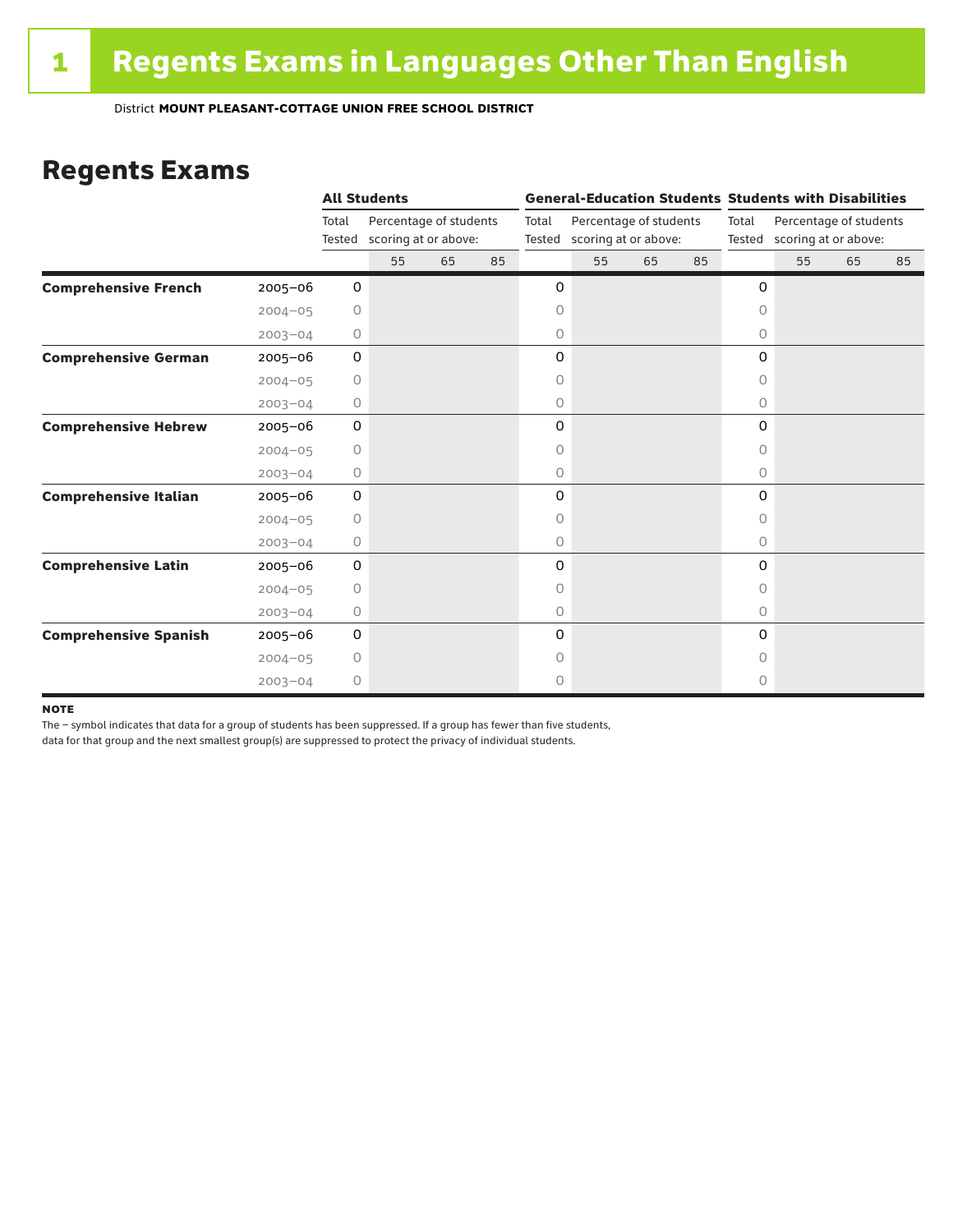## Regents Competency Tests

|                       |             | <b>All Students</b> |                        |                     |                        | <b>General-Education Students Students with Disabilities</b> |                        |  |
|-----------------------|-------------|---------------------|------------------------|---------------------|------------------------|--------------------------------------------------------------|------------------------|--|
|                       |             | <b>Total Tested</b> | <b>Percent Passing</b> | <b>Total Tested</b> | <b>Percent Passing</b> | <b>Total Tested</b>                                          | <b>Percent Passing</b> |  |
| <b>Mathematics</b>    | $2005 - 06$ | 32                  | 50%                    | 1                   |                        | 31                                                           |                        |  |
|                       | $2004 - 05$ | 38                  | 61%                    | 0                   |                        | 38                                                           | 61%                    |  |
|                       | $2003 - 04$ | 12                  | 50%                    | 0                   |                        | 12                                                           | 50%                    |  |
| <b>Science</b>        | $2005 - 06$ | 28                  | 29%                    | 1                   |                        | 27                                                           |                        |  |
|                       | $2004 - 05$ | 6                   | 17%                    | 0                   |                        | 6                                                            | 17%                    |  |
|                       | $2003 - 04$ | 44                  | 45%                    | 0                   |                        | 44                                                           | 45%                    |  |
| <b>Reading</b>        | 2005-06     | 14                  | 64%                    | 1                   | —                      | 13                                                           |                        |  |
|                       | $2004 - 05$ | 17                  | 53%                    | 0                   |                        | 17                                                           | 53%                    |  |
|                       | $2003 - 04$ | 13                  | 62%                    | 0                   |                        | 13                                                           | 62%                    |  |
| <b>Writing</b>        | 2005-06     | 19                  | 84%                    | 1                   | -                      | 18                                                           |                        |  |
|                       | $2004 - 05$ | 16                  | 56%                    | 0                   |                        | 16                                                           | 56%                    |  |
|                       | $2003 - 04$ | 6                   | 67%                    | 0                   |                        | 6                                                            | 67%                    |  |
| <b>Global Studies</b> | 2005-06     | 25                  | 20%                    | 1                   |                        | 24                                                           |                        |  |
|                       | $2004 - 05$ | 29                  | 17%                    | 0                   |                        | 29                                                           | 17%                    |  |
|                       | $2003 - 04$ | 46                  | 54%                    | 0                   |                        | 46                                                           | 54%                    |  |
| <b>U.S. History</b>   | 2005-06     | 12                  | 17%                    | $\overline{2}$      |                        | 10                                                           |                        |  |
| and Government        | $2004 - 05$ | 11                  | 27%                    | 0                   |                        | 11                                                           | 27%                    |  |
|                       | $2003 - 04$ | 10                  | 50%                    | 0                   |                        | 10                                                           | 50%                    |  |

#### **NOTE**

The – symbol indicates that data for a group of students has been suppressed. If a group has fewer than five students,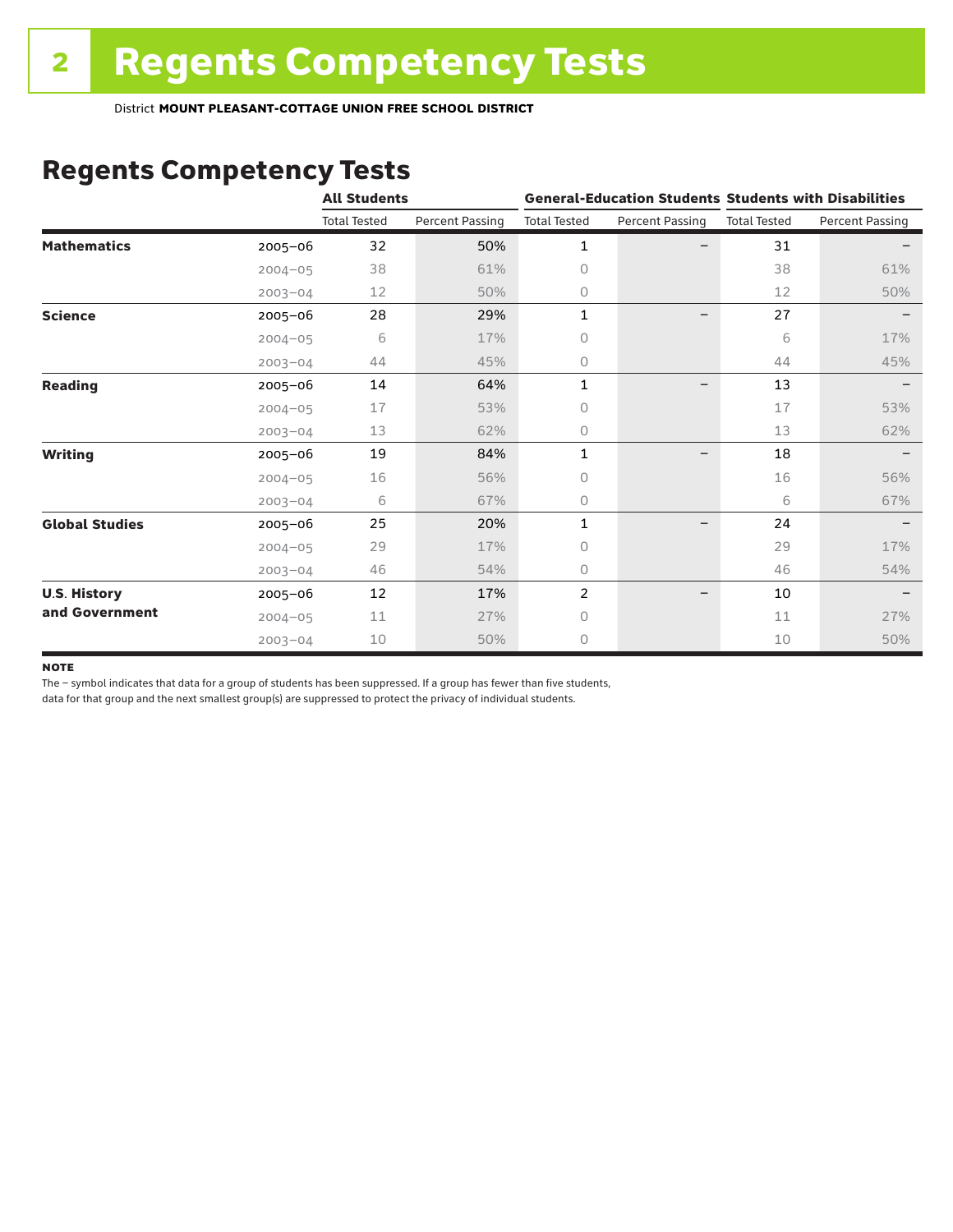# Second Language Proficiency Examinations

|                |             | <b>All Students</b> |                  | <b>General-Education Students Students with Disabilities</b> |                  |                     |                  |  |
|----------------|-------------|---------------------|------------------|--------------------------------------------------------------|------------------|---------------------|------------------|--|
|                |             | <b>Total Tested</b> | Percent Passing: | <b>Total Tested</b>                                          | Percent Passing: | <b>Total Tested</b> | Percent Passing: |  |
| <b>French</b>  | 2005-06     | 0                   |                  | 0                                                            |                  | 0                   |                  |  |
|                | $2004 - 05$ | 0                   |                  | Ω                                                            |                  |                     |                  |  |
|                | $2003 - 04$ | 0                   |                  | 0                                                            |                  | Ω                   |                  |  |
| German         | 2005-06     | 0                   |                  | 0                                                            |                  | 0                   |                  |  |
|                | $2004 - 05$ | 0                   |                  |                                                              |                  | 0                   |                  |  |
|                | $2003 - 04$ | 0                   |                  | 0                                                            |                  | 0                   |                  |  |
| <b>Italian</b> | 2005-06     | 0                   |                  | 0                                                            |                  | 0                   |                  |  |
|                | $2004 - 05$ | 0                   |                  | Ω                                                            |                  |                     |                  |  |
|                | $2003 - 04$ | 0                   |                  | 0                                                            |                  | 0                   |                  |  |
| Latin          | 2005-06     | 0                   |                  | 0                                                            |                  | 0                   |                  |  |
|                | $2004 - 05$ | 0                   |                  |                                                              |                  |                     |                  |  |
|                | $2003 - 04$ | 0                   |                  | 0                                                            |                  | 0                   |                  |  |
| <b>Spanish</b> | 2005-06     | 0                   |                  | 0                                                            |                  | 0                   |                  |  |
|                | $2004 - 05$ | 0                   |                  | Ω                                                            |                  | Ω                   |                  |  |
|                | $2003 - 04$ | 0                   |                  |                                                              |                  |                     |                  |  |

#### **NOTE**

The – symbol indicates that data for a group of students has been suppressed. If a group has fewer than five students,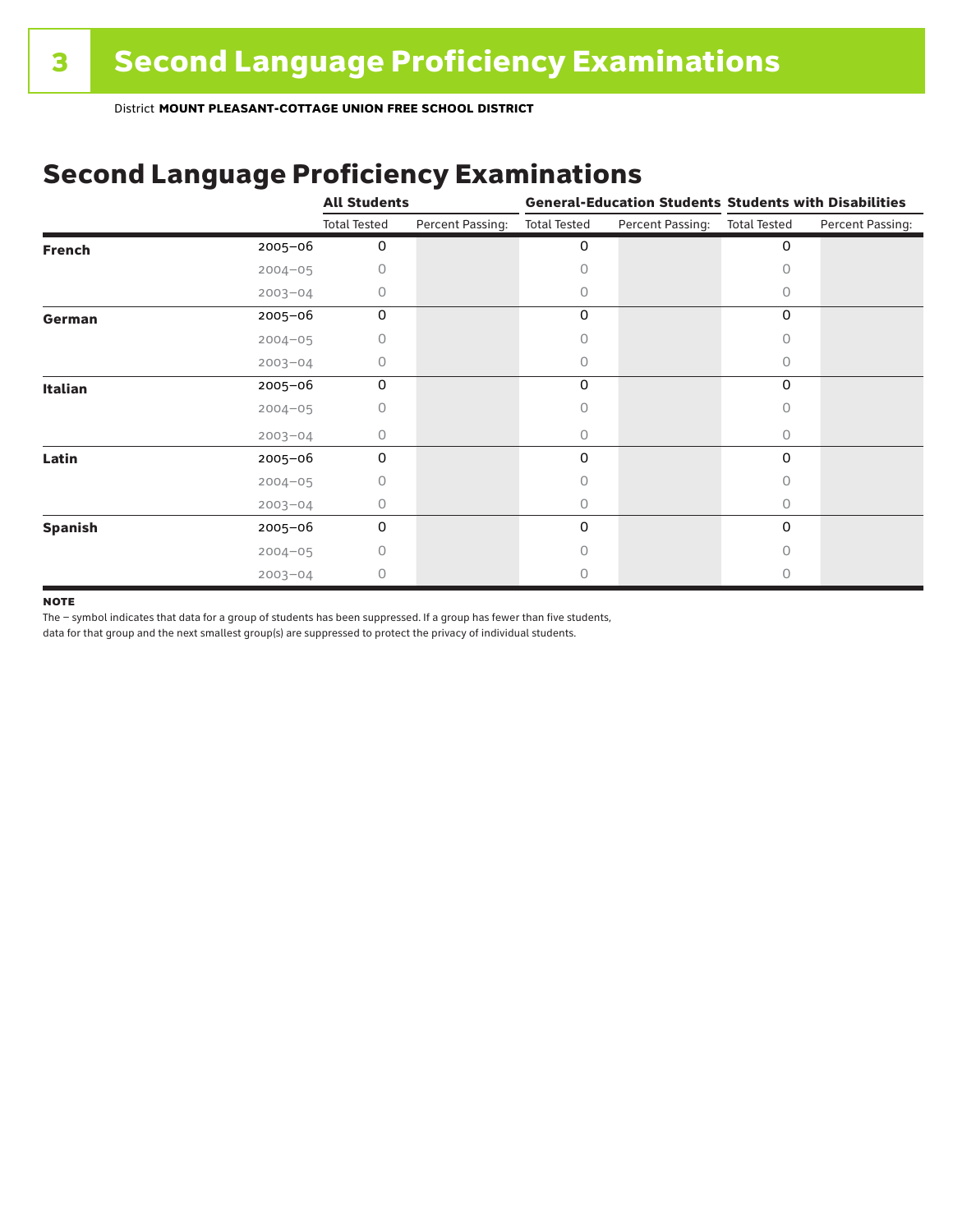#### New York State English as a Second Language Achievement Test (NYSESLAT)

|                  |             |         | <b>All Students</b> |                                                                  |       | <b>General-Education Students</b> |  |                                                                  |       | <b>Students with Disabilities</b> |  |                                                                  |       |  |
|------------------|-------------|---------|---------------------|------------------------------------------------------------------|-------|-----------------------------------|--|------------------------------------------------------------------|-------|-----------------------------------|--|------------------------------------------------------------------|-------|--|
|                  |             | Total   |                     | Percent of students scoring<br>Tested in each performance level: |       | Total                             |  | Percent of students scoring<br>Tested in each performance level: |       | Total                             |  | Percent of students scoring<br>Tested in each performance level: |       |  |
|                  |             |         |                     | Begin. Interm. Adv.                                              | Prof. |                                   |  | Begin. Interm. Adv.                                              | Prof. |                                   |  | Begin. Interm. Adv.                                              | Prof. |  |
| <b>Listening</b> | 2005-06     | 0       |                     |                                                                  |       | 0                                 |  |                                                                  |       | 0                                 |  |                                                                  |       |  |
| and Speaking     | $2004 - 05$ | 0       |                     |                                                                  |       | 0                                 |  |                                                                  |       | $\circ$                           |  |                                                                  |       |  |
| $(Grades K-1)$   | $2003 - 04$ | 0       |                     |                                                                  |       | $\circ$                           |  |                                                                  |       | 0                                 |  |                                                                  |       |  |
| <b>Reading</b>   | $2005 - 06$ | 0       |                     |                                                                  |       | 0                                 |  |                                                                  |       | 0                                 |  |                                                                  |       |  |
| and Writing      | $2004 - 05$ | 0       |                     |                                                                  |       | $\circ$                           |  |                                                                  |       | $\circ$                           |  |                                                                  |       |  |
| $(Grades K-1)$   | $2003 - 04$ | 0       |                     |                                                                  |       | $\circ$                           |  |                                                                  |       | $\circ$                           |  |                                                                  |       |  |
| <b>Listening</b> | 2005-06     | 0       |                     |                                                                  |       | 0                                 |  |                                                                  |       | 0                                 |  |                                                                  |       |  |
| and Speaking     | $2004 - 05$ | 0       |                     |                                                                  |       | $\circ$                           |  |                                                                  |       | $\circ$                           |  |                                                                  |       |  |
| (Grades $2-4$ )  | $2003 - 04$ | 0       |                     |                                                                  |       | $\bigcirc$                        |  |                                                                  |       | $\circ$                           |  |                                                                  |       |  |
| <b>Reading</b>   | 2005-06     | 0       |                     |                                                                  |       | 0                                 |  |                                                                  |       | 0                                 |  |                                                                  |       |  |
| and Writing      | $2004 - 05$ | 0       |                     |                                                                  |       | $\bigcirc$                        |  |                                                                  |       | 0                                 |  |                                                                  |       |  |
| $(Grades 2-4)$   | $2003 - 04$ | 0       |                     |                                                                  |       | 0                                 |  |                                                                  |       | 0                                 |  |                                                                  |       |  |
| <b>Listening</b> | $2005 - 06$ | 0       |                     |                                                                  |       | 0                                 |  |                                                                  |       | 0                                 |  |                                                                  |       |  |
| and Speaking     | $2004 - 05$ | 0       |                     |                                                                  |       | $\circ$                           |  |                                                                  |       | $\circ$                           |  |                                                                  |       |  |
| $(Grades 5-6)$   | $2003 - 04$ | 0       |                     |                                                                  |       | $\bigcirc$                        |  |                                                                  |       | 0                                 |  |                                                                  |       |  |
| <b>Reading</b>   | $2005 - 06$ | 0       |                     |                                                                  |       | 0                                 |  |                                                                  |       | 0                                 |  |                                                                  |       |  |
| and Writing      | $2004 - 05$ | 0       |                     |                                                                  |       | $\circ$                           |  |                                                                  |       | $\circ$                           |  |                                                                  |       |  |
| $(Grades 5-6)$   | $2003 - 04$ | 0       |                     |                                                                  |       | $\bigcirc$                        |  |                                                                  |       | 0                                 |  |                                                                  |       |  |
| <b>Listening</b> | 2005-06     | 0       |                     |                                                                  |       | 0                                 |  |                                                                  |       | 0                                 |  |                                                                  |       |  |
| and Speaking     | $2004 - 05$ | $\circ$ |                     |                                                                  |       | $\circ$                           |  |                                                                  |       | $\circ$                           |  |                                                                  |       |  |
| (Grades $7-8$ )  | $2003 - 04$ | 0       |                     |                                                                  |       | 0                                 |  |                                                                  |       | 0                                 |  |                                                                  |       |  |
| <b>Reading</b>   | $2005 - 06$ | 0       |                     |                                                                  |       | 0                                 |  |                                                                  |       | 0                                 |  |                                                                  |       |  |
| and Writing      | $2004 - 05$ | 0       |                     |                                                                  |       | $\circ$                           |  |                                                                  |       | $\circ$                           |  |                                                                  |       |  |
| $(Grades 7-8)$   | $2003 - 04$ | 0       |                     |                                                                  |       | $\bigcirc$                        |  |                                                                  |       | 0                                 |  |                                                                  |       |  |
| <b>Listening</b> | 2005-06     | 0       |                     |                                                                  |       | 0                                 |  |                                                                  |       | 0                                 |  |                                                                  |       |  |
| and Speaking     | $2004 - 05$ | 0       |                     |                                                                  |       | $\circ$                           |  |                                                                  |       | $\circ$                           |  |                                                                  |       |  |
| $(Grades g-12)$  | $2003 - 04$ | 0       |                     |                                                                  |       | $\bigcirc$                        |  |                                                                  |       | $\circ$                           |  |                                                                  |       |  |
| <b>Reading</b>   | $2005 - 06$ | 0       |                     |                                                                  |       | 0                                 |  |                                                                  |       | 0                                 |  |                                                                  |       |  |
| and Writing      | $2004 - 05$ | 0       |                     |                                                                  |       | 0                                 |  |                                                                  |       | 0                                 |  |                                                                  |       |  |
| $(Grades g-12)$  | $2003 - 04$ | 0       |                     |                                                                  |       | 0                                 |  |                                                                  |       | 0                                 |  |                                                                  |       |  |

#### **NOTE**

The – symbol indicates that data for a group of students has been suppressed. If a group has fewer than five students,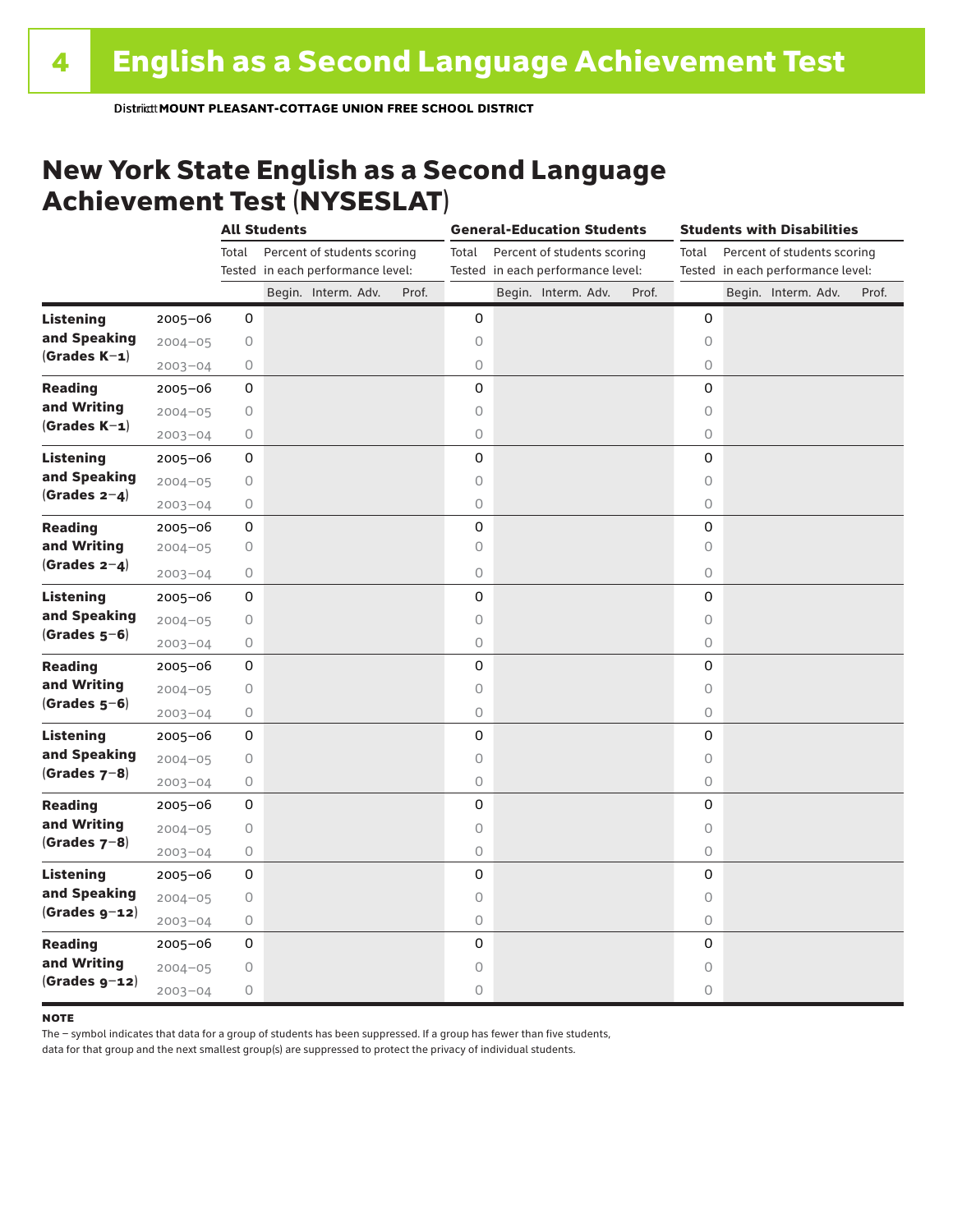# Elementary/Middle-Level Social Studies 2005–06

|                            | <b>All Students</b>                                         |     |     |       |                                                    | <b>General-Education Students</b> |     |     |       |                                                    | <b>Students with Disabilities</b> |  |  |   |                |
|----------------------------|-------------------------------------------------------------|-----|-----|-------|----------------------------------------------------|-----------------------------------|-----|-----|-------|----------------------------------------------------|-----------------------------------|--|--|---|----------------|
|                            | Percentage of students<br>Total<br>Tested scoring at level: |     |     | Total | Percentage of students<br>Tested scoring at level: |                                   |     |     | Total | Percentage of students<br>Tested scoring at level: |                                   |  |  |   |                |
|                            |                                                             |     |     |       | 4                                                  |                                   |     |     |       |                                                    |                                   |  |  | 3 | $\overline{4}$ |
| <b>Elementary</b><br>Level | 10                                                          | 60% | 0%  | 40%   | 0%                                                 | 10                                | 60% | 0%  | 40%   | 0%                                                 | 0                                 |  |  |   |                |
| <b>Middle Level</b>        | 38                                                          | 42% | 53% | 3%    | 3%                                                 | 38                                | 42% | 53% | 3%    | 3%                                                 | 0                                 |  |  |   |                |

#### Regents Exams After Four Years 2002 **Total Cohort Performance on**

|                                        |                       | <b>All Students</b>                |     |              |                         | <b>General-Education Students</b>         |                                    |  |              |                               | <b>Students with Disabilities</b> |                                    |     |              |                          |
|----------------------------------------|-----------------------|------------------------------------|-----|--------------|-------------------------|-------------------------------------------|------------------------------------|--|--------------|-------------------------------|-----------------------------------|------------------------------------|-----|--------------|--------------------------|
|                                        | ohort<br>ò,<br>靣<br>ပ | Percentage of<br>students scoring: |     |              | Approved<br>Alternative | hort<br>-<br>o,<br>$\circ$<br>문<br>$\cup$ | Percentage of<br>students scoring: |  |              | yed<br>Approvec<br>Alternativ | Cohort<br>rolln<br>문              | Percentage of<br>students scoring: |     |              | Approved<br>Alternatives |
|                                        |                       | $55 - 64$                          |     | 65-84 85-100 |                         |                                           | $55 - 64$                          |  | 65-84 85-100 |                               |                                   | $55 - 64$                          |     | 65-84 85-100 |                          |
| <b>Global History</b><br>and Geography | 25                    | 8%                                 | 12% | 0%           |                         | 0                                         |                                    |  |              |                               | 25                                | 8%                                 | 12% | 0%           |                          |
| <b>U.S. History</b><br>and Government  | 25                    | 4%                                 | 8%  | 0%           |                         | 0                                         |                                    |  |              |                               | 25                                | 4%                                 | 8%  | 0%           |                          |
| <b>Science</b>                         | 25                    | 8%                                 | 20% | 0%           |                         | 0                                         |                                    |  |              |                               | 25                                | 8%                                 | 20% | 0%           |                          |

# New York State Alternate Assessments (NYSAA) 2005–06

|                         | <b>All Students</b> |                                                |  |  |  |  |  |  |  |  |
|-------------------------|---------------------|------------------------------------------------|--|--|--|--|--|--|--|--|
|                         | Total               | Number of students scoring<br>Tested at Level: |  |  |  |  |  |  |  |  |
|                         |                     | $\mathcal{P}$<br>3<br>1                        |  |  |  |  |  |  |  |  |
| <b>Elementary Level</b> |                     |                                                |  |  |  |  |  |  |  |  |
| Social Studies          | 0                   |                                                |  |  |  |  |  |  |  |  |
| <b>Middle Level</b>     |                     |                                                |  |  |  |  |  |  |  |  |
| Social Studies          | O                   |                                                |  |  |  |  |  |  |  |  |
| <b>Secondary Level</b>  |                     |                                                |  |  |  |  |  |  |  |  |
| Social Studies          | O                   |                                                |  |  |  |  |  |  |  |  |
| Science                 | Ω                   |                                                |  |  |  |  |  |  |  |  |

The New York State Alternate Assessment (NYSAA) is for students with severe cognitive disabilities. Results for students taking the NYSAA in English language arts, mathematics, and science at the elementary and middle levels and in the English and mathematics at the secondary level are available in the *Accountability and Overview Report* part of *The New York State Report Card*.

The – symbol indicates that data for a group of students has been suppressed. If a group has fewer than five students,

**NOTE**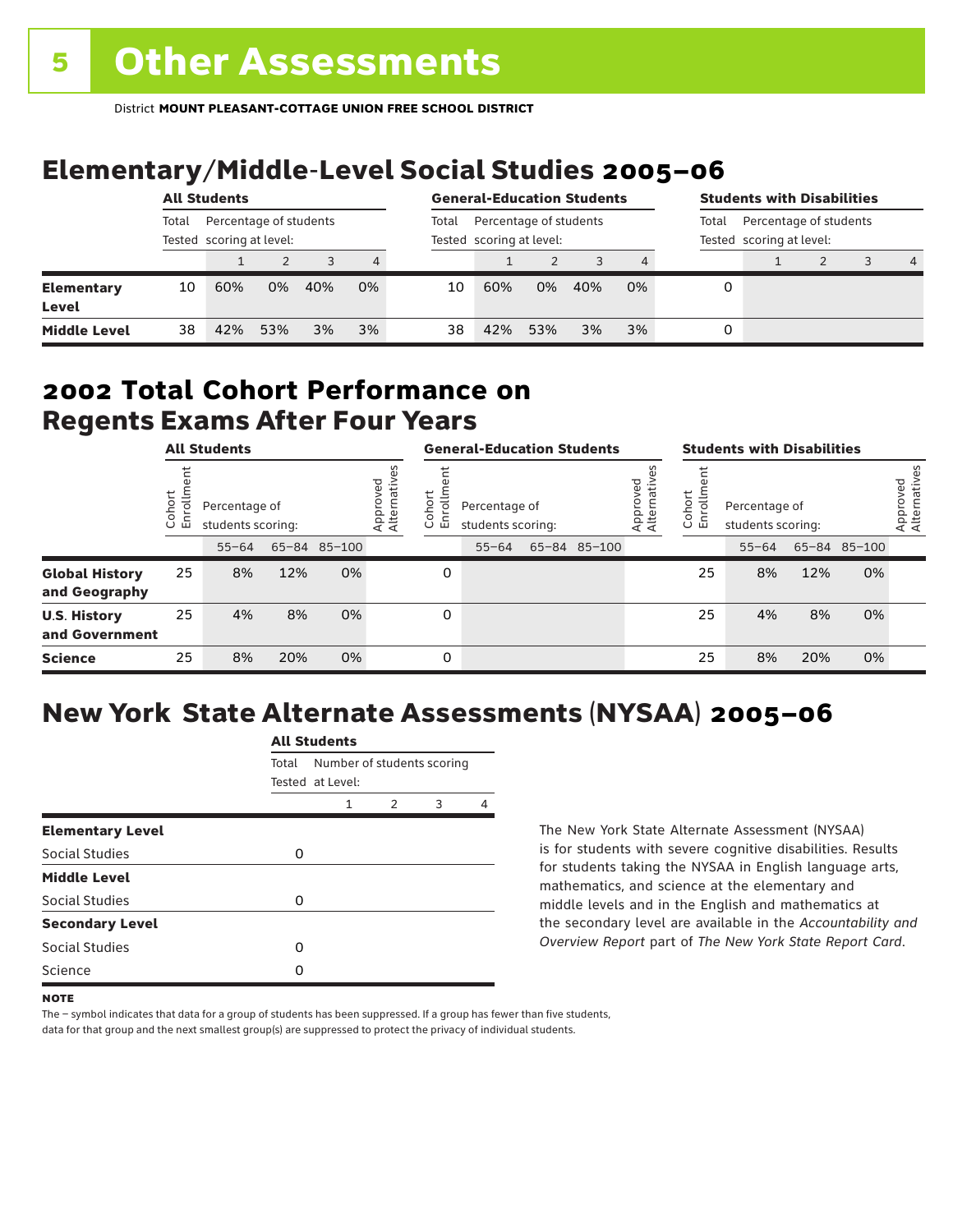# High School Completers

|                                    |             | <b>All Students</b>   |                            |                       | <b>General-Education Students</b> | <b>Students with Disabilities</b> |                            |  |
|------------------------------------|-------------|-----------------------|----------------------------|-----------------------|-----------------------------------|-----------------------------------|----------------------------|--|
|                                    |             | Number<br>of Students | Percentage<br>of Graduates | Number<br>of Students | Percentage<br>of Graduates        | Number<br>of Students             | Percentage<br>of Graduates |  |
| <b>Total Graduates</b>             | $2005 - 06$ | 3                     | 100%                       | 0                     |                                   | 3                                 | 100%                       |  |
|                                    | $2004 - 05$ | 3                     | 100%                       |                       |                                   | 3                                 | 100%                       |  |
|                                    | $2003 - 04$ | 10                    | 100%                       | 0                     |                                   | 10                                | 100%                       |  |
| <b>Receiving a Regents Diploma</b> | $2005 - 06$ | 0                     |                            | 0                     |                                   | 0                                 |                            |  |
|                                    | $2004 - 05$ |                       |                            | Ω                     |                                   | 0                                 |                            |  |
|                                    | $2003 - 04$ | 0                     |                            | 0                     |                                   | 0                                 |                            |  |
| <b>Receiving a Regents Diploma</b> | $2005 - 06$ | 0                     |                            | 0                     |                                   | 0                                 |                            |  |
| with Advanced Designation          | $2004 - 05$ |                       |                            |                       |                                   | 0                                 |                            |  |
|                                    | $2003 - 04$ | Ω                     |                            | 0                     |                                   | 0                                 |                            |  |
| <b>Receiving an</b>                | 2005-06     |                       | N/A                        | 0                     |                                   |                                   | N/A                        |  |
| <b>Individualized Education</b>    | $2004 - 05$ | 4                     | N/A                        | 0                     |                                   | 4                                 | N/A                        |  |
| Program (IEP) Diploma              | $2003 - 04$ |                       | N/A                        | Ω                     |                                   |                                   | N/A                        |  |

NOTE An NA indicates that the diploma was not available in that year.

## High School Noncompleters

|                              |             | <b>All Students</b>   |                           |                       | <b>General-Education Students</b> | <b>Students with Disabilities</b> |                           |  |
|------------------------------|-------------|-----------------------|---------------------------|-----------------------|-----------------------------------|-----------------------------------|---------------------------|--|
|                              |             | Number<br>of Students | Percentage<br>of Students | Number<br>of Students | Percentage<br>of Students         | Number<br>of Students             | Percentage<br>of Students |  |
| <b>Dropped Out</b>           | $2005 - 06$ | 3                     | 2%                        | 0                     |                                   |                                   | 2%                        |  |
|                              | $2004 - 05$ |                       |                           |                       |                                   | Ω                                 |                           |  |
|                              | $2003 - 04$ |                       |                           |                       |                                   |                                   |                           |  |
| <b>Entered Approved High</b> | $2005 - 06$ | 0                     |                           | 0                     |                                   | $\Omega$                          |                           |  |
| <b>School Equivalency</b>    | $2004 - 05$ |                       |                           |                       |                                   | Ω                                 |                           |  |
| <b>Preparation Program</b>   | $2003 - 04$ | 0                     |                           | 0                     |                                   | 0                                 |                           |  |
| <b>Total Noncompleters</b>   | $2005 - 06$ | 3                     | 2%                        | 0                     |                                   | 3                                 | 2%                        |  |
|                              | $2004 - 05$ | 0                     |                           | Ω                     |                                   | 0                                 |                           |  |
|                              | $2003 - 04$ |                       |                           |                       |                                   |                                   |                           |  |

### Post-secondary Plans of 2005–06 **Graduates**

|                                | <b>All Students</b>   |                           |                       | <b>General-Education Students</b> | <b>Students with Disabilities</b> |                           |  |
|--------------------------------|-----------------------|---------------------------|-----------------------|-----------------------------------|-----------------------------------|---------------------------|--|
|                                | Number<br>of Students | Percentage<br>of Students | Number<br>of Students | Percentage<br>of Students         | Number<br>of Students             | Percentage<br>of Students |  |
| To 4-year College              |                       |                           | ი                     |                                   |                                   |                           |  |
| To 2-year College              | 3                     | 100%                      | 0                     |                                   |                                   | 100%                      |  |
| <b>To Other Post-secondary</b> |                       |                           | 0                     |                                   | 0                                 |                           |  |
| <b>To the Military</b>         | 0                     |                           | 0                     |                                   | 0                                 |                           |  |
| <b>To Employment</b>           | O                     |                           | 0                     |                                   | 0                                 |                           |  |
| <b>To Adult Services</b>       |                       |                           | 0                     |                                   | O                                 |                           |  |
| <b>To Other Known Plans</b>    | O                     |                           | 0                     |                                   | 0                                 |                           |  |
| <b>Plan Unknown</b>            |                       |                           | 0                     |                                   | 0                                 |                           |  |